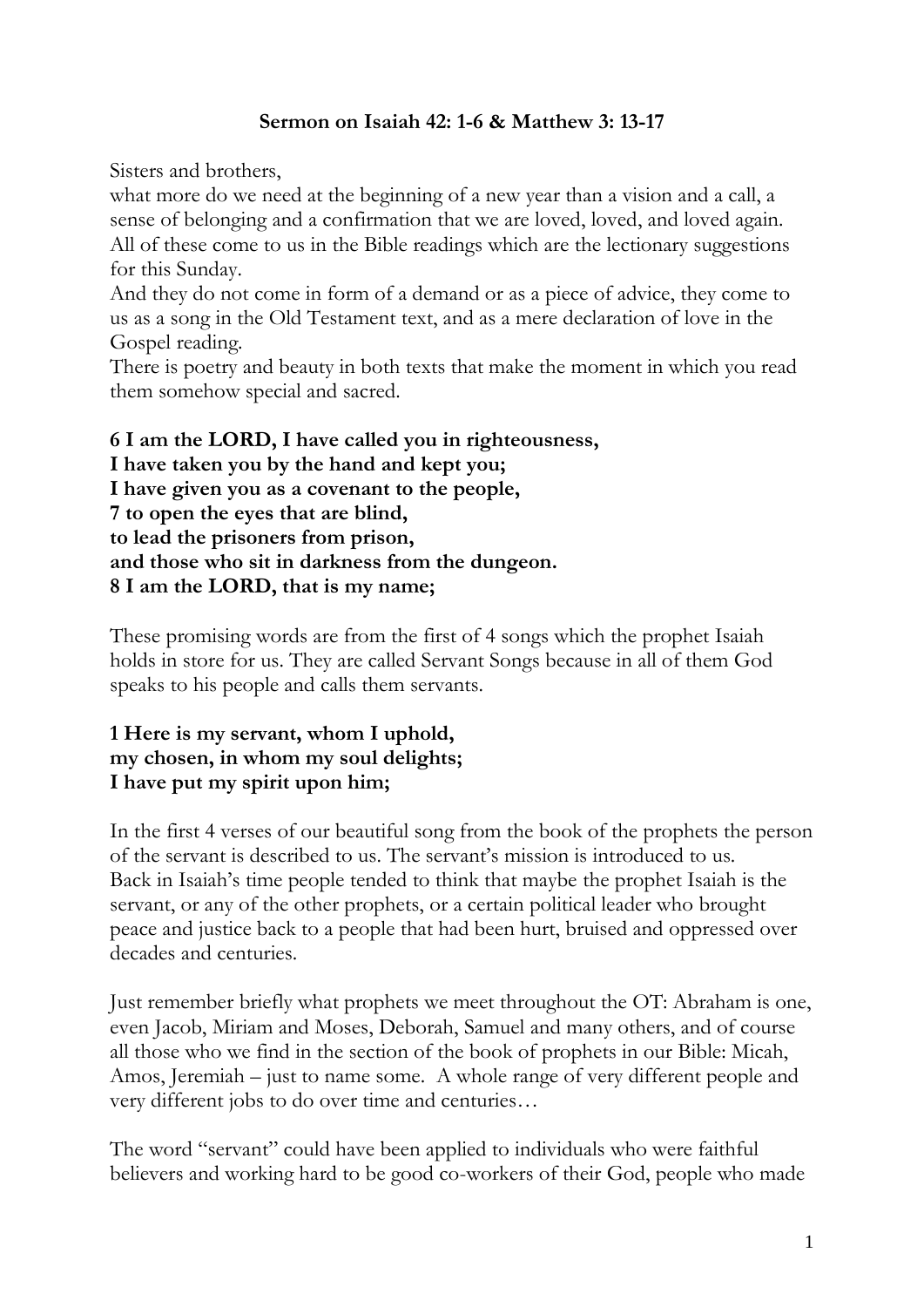a big effort to make the world in which they lived a place in which everyone could live a life of happiness and freedom.

It could be applied, and was used over the centuries, to describe the special people, ordinary people were often waiting for: role models, saviours, bringers of liberation, justice and peace, carers for welfare and lovers of humanity…

It was sometimes applied to the people of Israel to back them up and make them strong, when they were in danger of falling in despair and giving up.

And when in Jesus' time the Roman Empire held the biggest part of the world known then in its terrible and oppressing grip, the Jews hoped desperately that a saviour and liberator, a servant of God would come and free them from their bondages, lead them out into the light and give them back a life worth living. In Jesus they saw such a servant. In their eyes Jesus perfectly fulfilled the qualities of the servant:

**1 Here is my servant, whom I uphold, my chosen, in whom my soul delights; I have put my spirit upon him; he will bring forth justice to the nations. 2 He will not cry or lift up his voice, or make it heard in the street; 3 a bruised reed he will not break, and a dimly burning wick he will not quench; he will faithfully bring forth justice.**

The voice of God, in the book of Isaiah, speaks in a very similar way to the voice of God in the story of Jesus' baptism:

**16 And when Jesus had been baptized, just as he came up from the water, suddenly the heavens were opened to him and he saw the Spirit of God descending like a dove and alighting on him.**

## **17 And a voice from heaven said, «This is my Son, the Beloved, with whom I am well pleased.»**

Here is a beloved person of God who is filled with God's spirit and is loved by him out of all proportion!

This human being brings justice to the nations and to the most distant places. He is a light for the world. And what is most important: he does not seek to force his message on people by raising his voice or using his eloquence, as so many people would do, but he will come gently and win over people lovingly… No wonder people thought of Jesus as the servant of God!

In God's speech in Isaiah, God identifies himself in ways that enhance the servant's authority as his representative: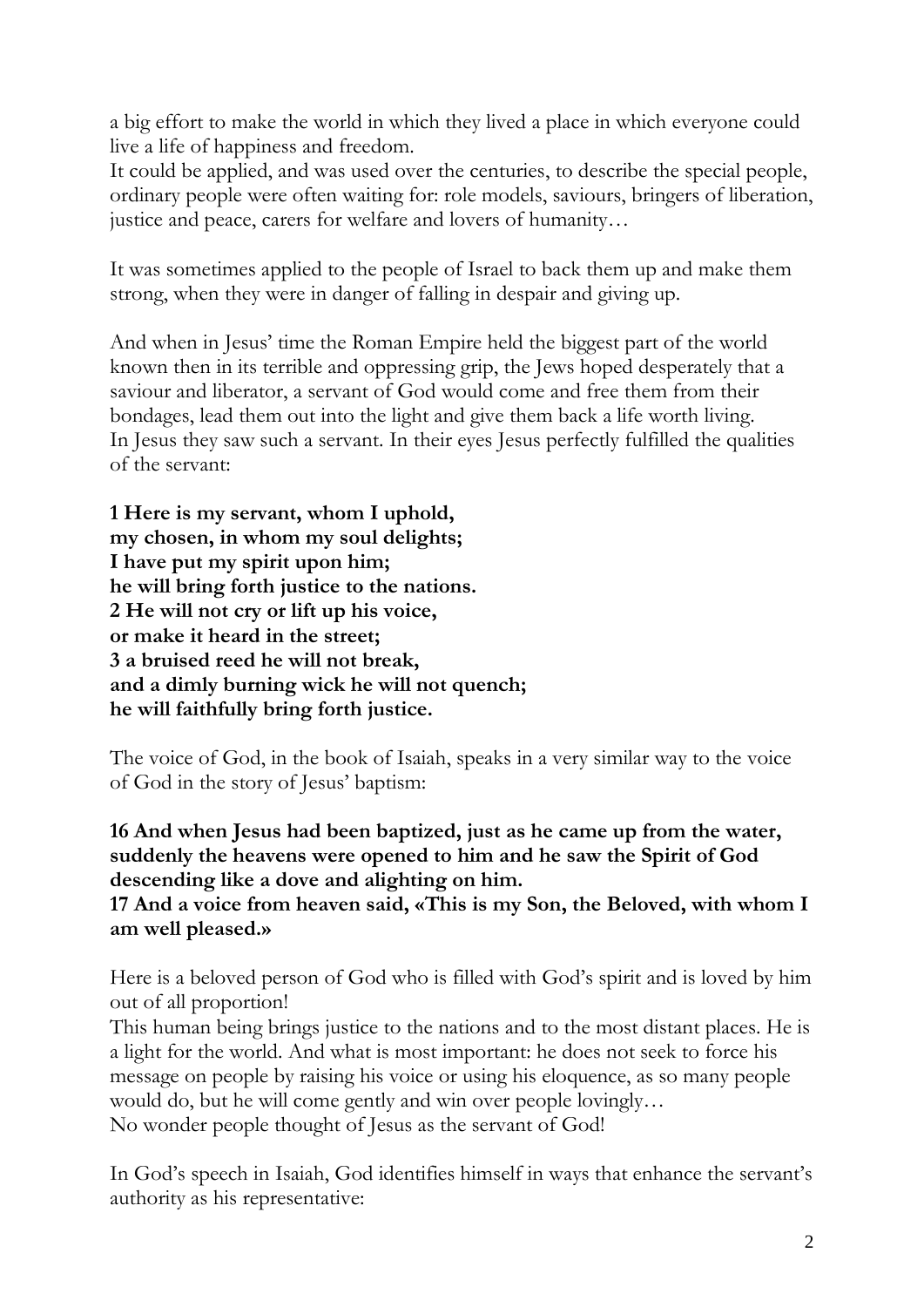**5 Thus says God, the LORD, who created the heavens and stretched them out, who spread out the earth and what comes from it, who gives breath to the people upon it and spirit to those who walk in it: 6 I am the LORD, I have called you in righteousness, I have taken you by the hand and kept you; I have given you as a covenant to the people…**

And the tasks God's servant is going to fulfil are spoken out clearly:

## **to open the eyes that are blind, to lead the prisoners from prison, and those who sit in darkness from the dungeon.**

Israel's prophets always spoke on behalf of those oppressed by the powerful. They challenged unjust systems and worked for those who were oppressed and exploited, without rights and without a say…

Prophets are the people God uses in times of crisis…

in the old Israel, in Jesus' time, and today.

They speak powerfully about healing of the nations and changes of the status quo. They offer the ordinary people a vision for life and stuff for their hopes and dreams.

Jesus clearly was such a prophet or servant.

And following him we are asked to be prophets and servants too.

Jesus came to be many things:

the Messiah, the anointed one of God, the Saviour, the Lord…

and yet Isaiah describes the coming of the Messiah as the coming of a servant…

one who would suffer for and serve his people,

one who would come to bring righteousness and justice, mercy and grace.

He will come with a quiet voice and a gentle spirit,

with loving persistence and constant care for his people.

**6 I am the LORD, I have called you in righteousness, I have taken you by the hand and kept you;**

**I have given you as a covenant to the people…**

**to open the eyes that are blind,**

**to lead the prisoners from prison,**

**and those who sit in darkness from the dungeon.**

These words of Isaiah would be recalled by Jesus as he spoke about his calling, and about his father, God. And although they would have been familiar to any of the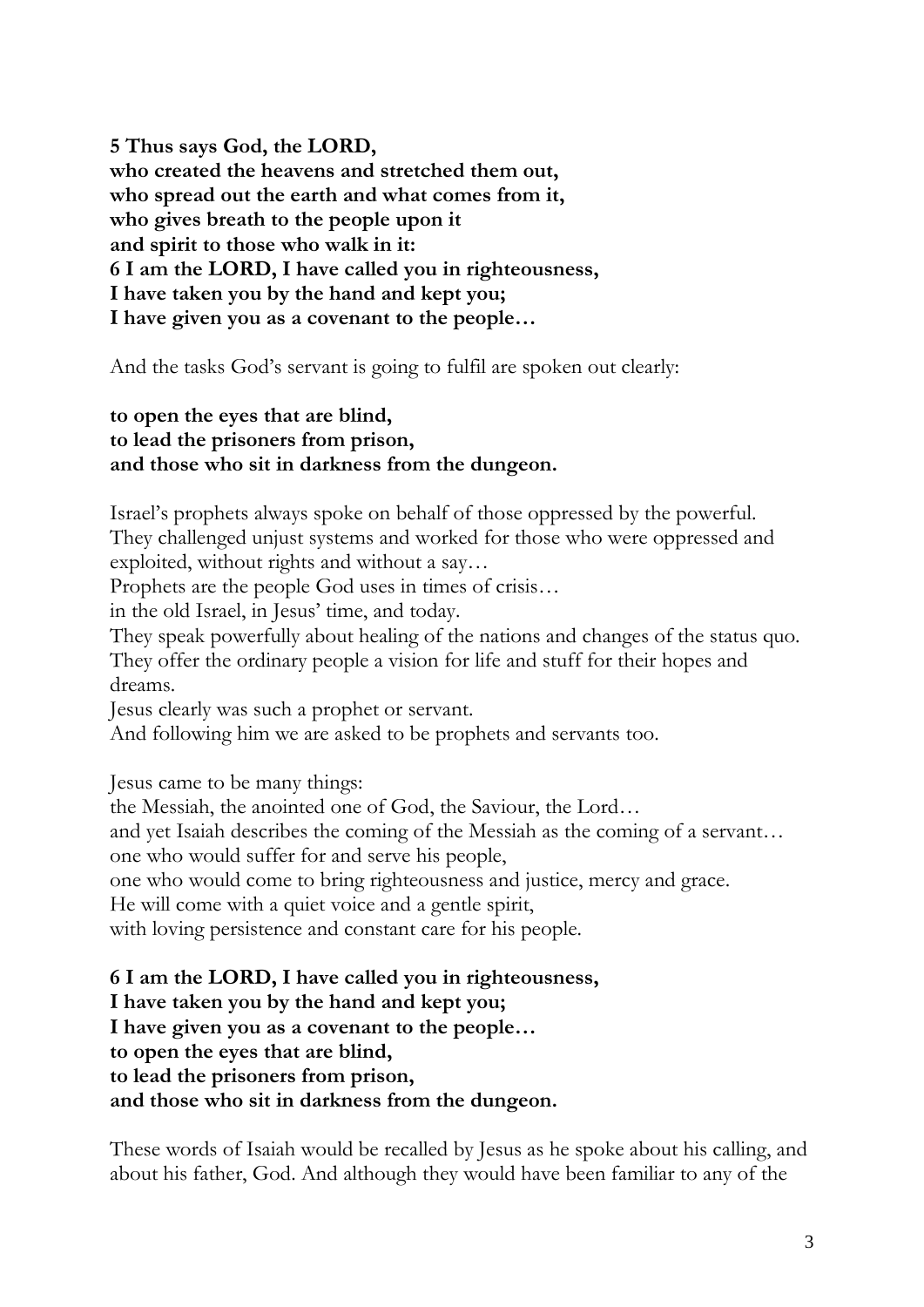Jews with whom he came in contact, people were still confused about who he was, this son of a carpenter from Galilee…

Who Jesus is, was best experienced by the people whose paths he crossed. When Jesus showed up and spoke, people saw and heard their God.

Blind Bartimaeus regained his sight and his place in society.

Mary Magdalene found a sense of healing, acceptance, and belonging in Jesus' welcome.

In the story of the Prodigal Son as he returned home, this man discovered the unending love and forgiveness of the unconditionally loving father.

The crowds learned about the endless love and grace of God…

in stories about the love of God and ordinary things:

mustard seeds and mountains,

houses built on sand and rock,

lost sheep and lost coins…

People learned from the graciousness of Jesus,

listened to the word of God which he so clearly offered to them.

People learned to love God,

to trust God more,

and to talk to God…

They understood that God would hear,

and would answer their prayers and speak to them in many ways….

And when God speaks (through stories, prophets, Jesus, people around us), anything is possible:

Water becomes wine and a simple meal of bread and wine becomes the life-giving gift of Christ.

Mud becomes medicine & heals blind eyes.

The picnic lunch of a boy becomes a festive meal for a multitude listening to Jesus preach and teach.

A gathering of 2 or more ordinary people suddenly becomes a sacred moment. And the tumult of our lives becomes calm, when Jesus speaks peace into the storms of our beings.

With the words of Isaiah and the love we are all offered by God in Jesus, we are asked to watch out and pay attention to when God speaks today…

…maybe through us:

in our words,

in our actions,

in our kindness to others,

and in the way we live out the great love we have received,

the talents we have, the riches, the graces...